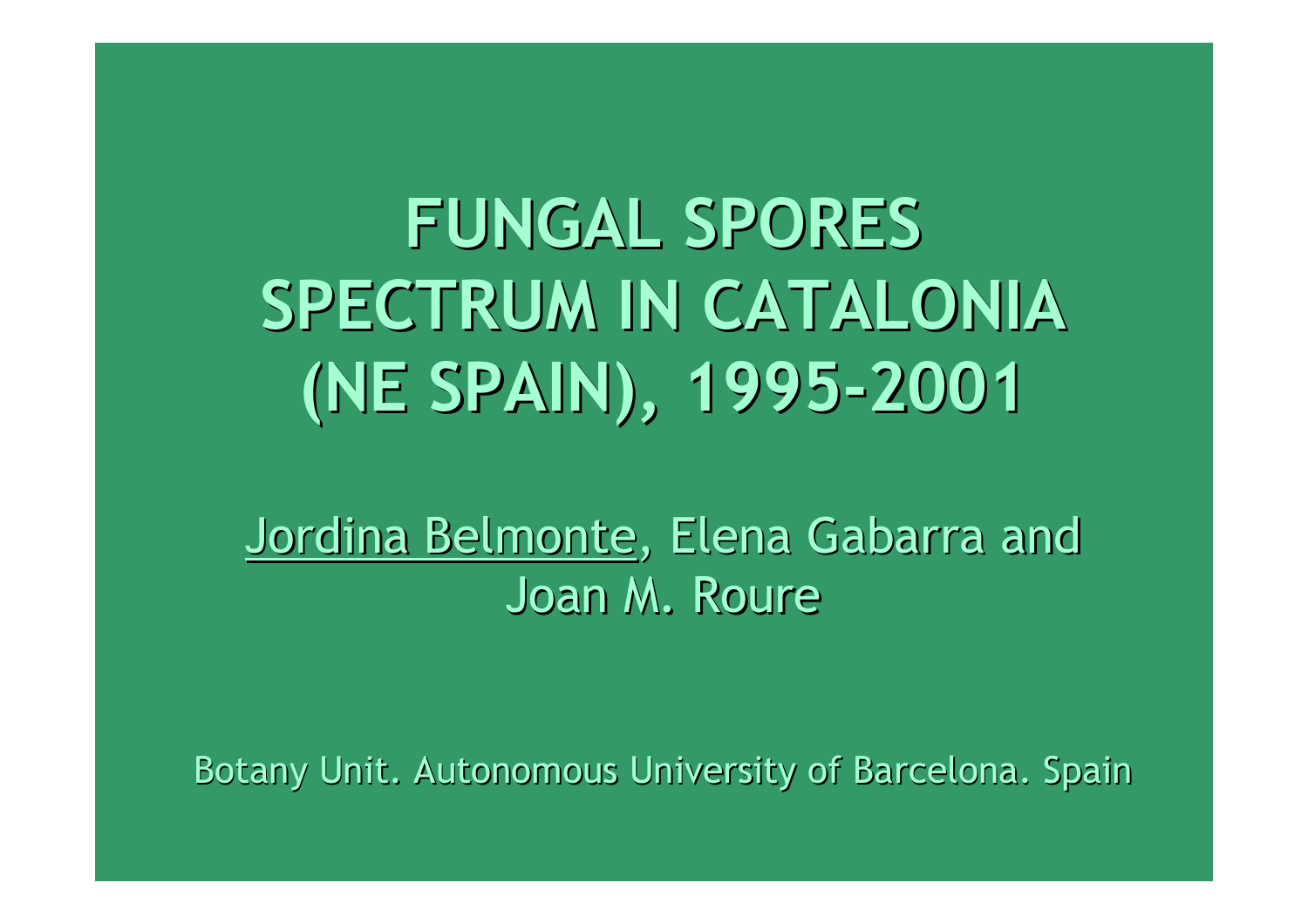#### **Objectives Objectives**

• To actualise the XAC spore database, validating the raw data (daily counts) and the spore classification

• To calculate the To calculate the **classic classic aerobiological aerobiological parameters parameters** (mean daily and weekly concentrations together with monthly and annual indexes and corresponding absolute maxima)

• To analyse these data, looking for differences and analogies between stations, specially in the allergenic spore spectra

• To point out the future working lines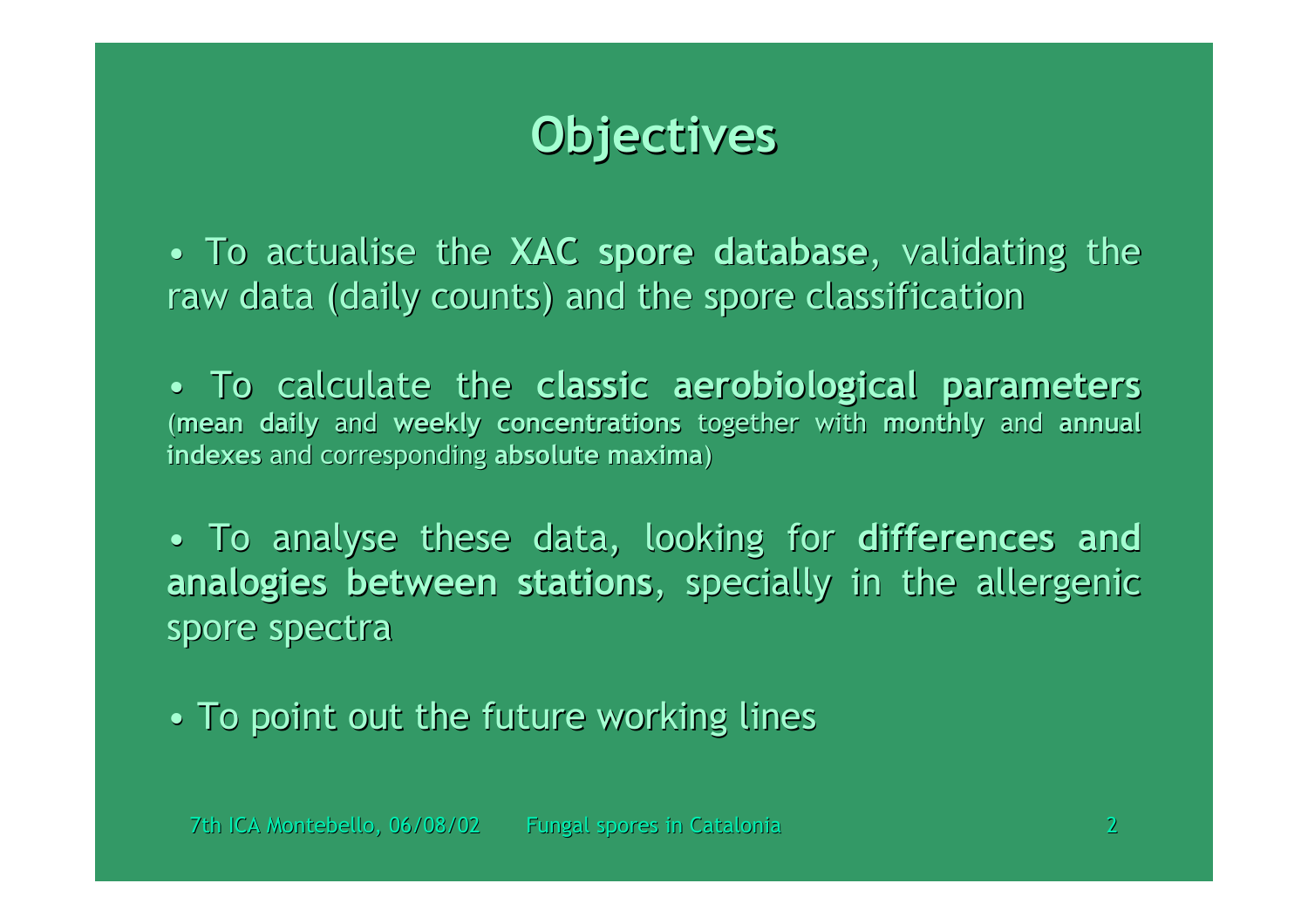## **Sampling sites**

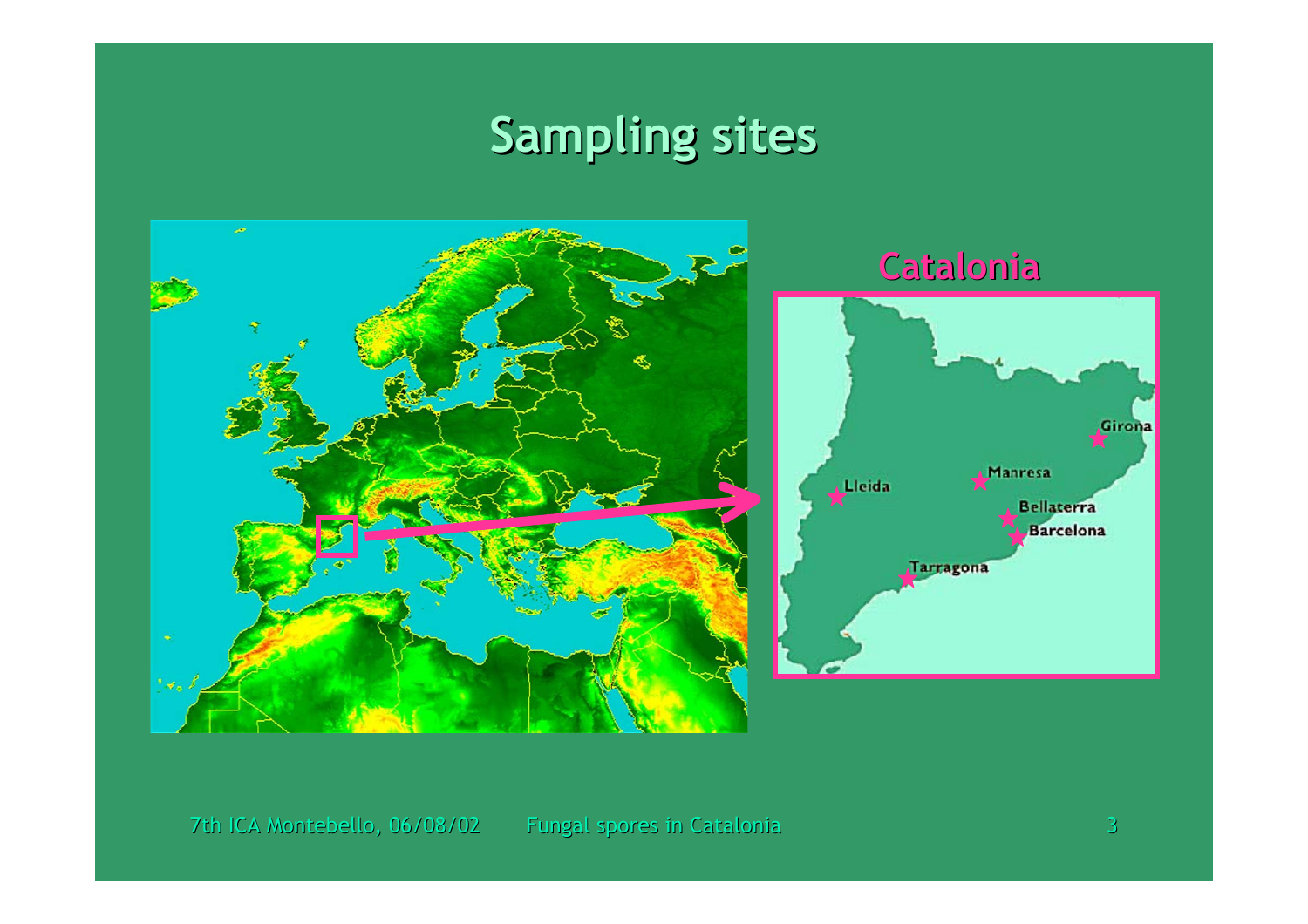# **Sampling sites**



|                                |                 | <b>Geographical characteristics</b> | <b>Climatic characteristics</b> |               |                                             |  |  |  |  |
|--------------------------------|-----------------|-------------------------------------|---------------------------------|---------------|---------------------------------------------|--|--|--|--|
| <b>Aerobiological Sampling</b> | <b>Altitude</b> | Geographical                        | <b>Mean Annual</b>              | <b>Annual</b> | <b>Phytoclimates</b>                        |  |  |  |  |
| <b>Stations</b>                | (m.a.s.l.)      | <b>Coordinates</b>                  | Temperature (°C)                | Rainfall (mm) | (Allue, 1990)                               |  |  |  |  |
| <b>Barcelona</b>               | 12              | 41°24' N, 02°11' E                  | 16.4                            | 593           | <b>Fresh-Tethyc-semiarid</b>                |  |  |  |  |
| <b>Bellaterra</b>              | 190             | 41°33' N, 02°07' E                  | 15.2                            | 594           | <b>Fresh-Continental Oriental-semihumid</b> |  |  |  |  |
| <b>Girona</b>                  | 70              | 41°59' N, 02°60' E                  | 15.0                            | 740           | <b>Fresh-Continental Oriental-semihumid</b> |  |  |  |  |
| Lleida                         | 221             | 41°37' N, 00°37' E                  | 15.1                            | 385           | <b>Fresh-Transitional-semiarid</b>          |  |  |  |  |
| <b>Manresa</b>                 | 238             | 41°43' N, 01°50' E                  | 13.6                            | 619           | <b>Fresh-Continental Oriental-semihumid</b> |  |  |  |  |
| <b>Tarragona</b>               | 20              | 41°07' N, 01°15' E                  | 15.8                            | 478           | <b>Fresh-Tethyc-semiarid</b>                |  |  |  |  |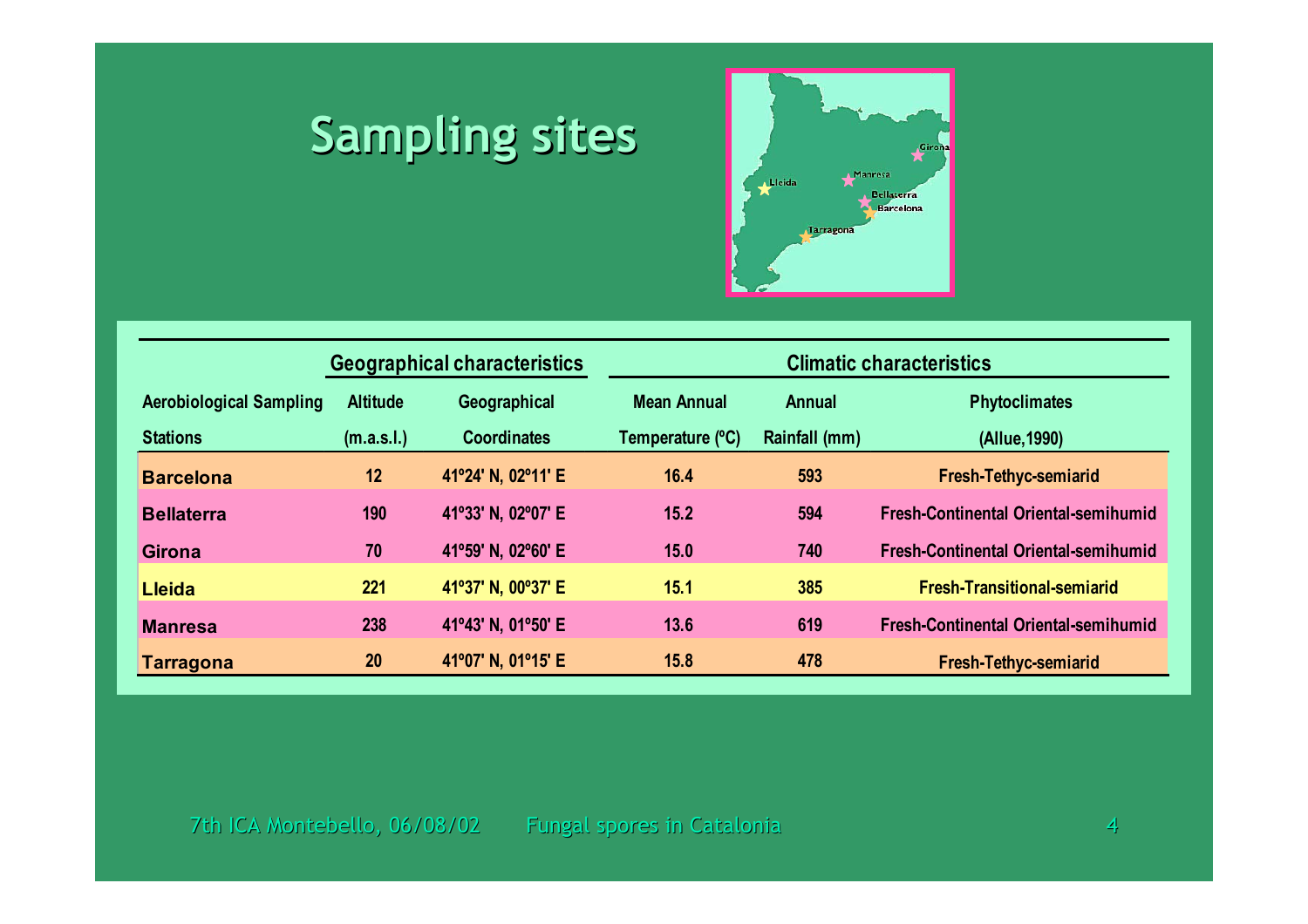### **Sampling Methods**

**Seven-day recording Hirst samplers Seven-day recording Hirst samplers**

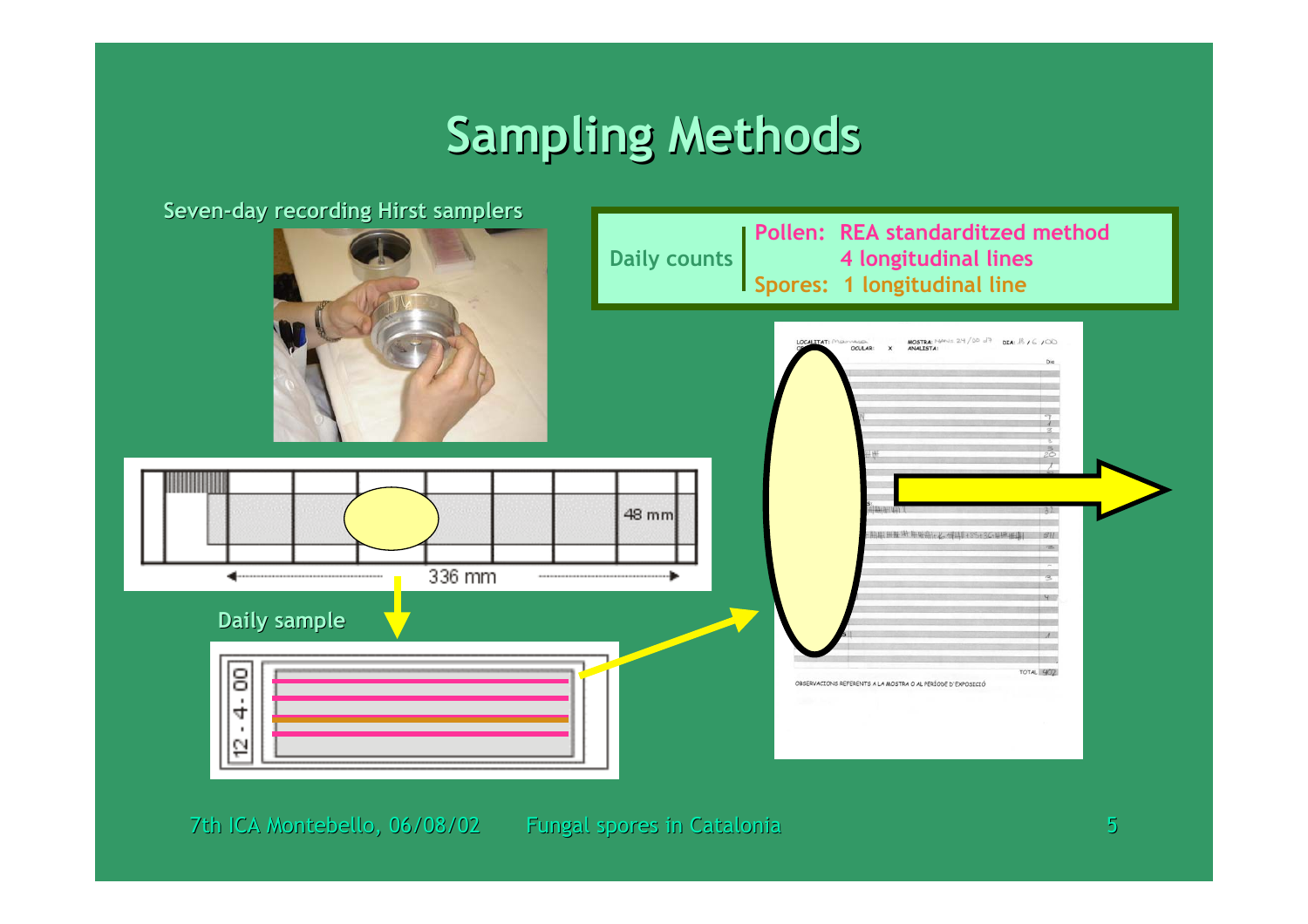### **Relation of fungal spores Relation of fungal spores**

| Taxa                         |              | S is tem atic G roup                       | Taxa                    |           | Sistem atic Group               |
|------------------------------|--------------|--------------------------------------------|-------------------------|-----------|---------------------------------|
| Agaricus                     |              | A Basidom ycota                            | $0$ id ium              |           | Deuterom ycota (Ascom ycota)    |
| Agrocybe                     |              | Basidom cota                               | O therASCOMYCOTA 1-cel  |           | Ascom y cota                    |
| A ltemaria                   |              | A Deuterom rota (Ascom rota)               | O ther ASCOMYCOTA 2-cel |           | Ascom y cota                    |
| A rthrinium                  |              | A Deuterom y cota (A scom y cota)          | O ther ASCOMYCOTA n-cel |           | A scom y cota                   |
| A scobo lus                  |              | A scom y cota                              | O ther BAS D D M YCO TA |           | Basidom ycota                   |
| A spergillus-Penicillium     |              | A Deuterom ycota (Ascom ycota)             | O therDEUTEROMYCOTA     |           | Deuterom ycota                  |
| Asterosporium                |              | Deuterom ycota                             | Periconia               |           | A Deuterom ycota                |
| Chaetom ium                  |              | A Ascom ycota                              | Pithom yces             |           | Deuterom ycota (Ascom ycota)    |
| C ladosporium                |              | A Deuterom y cota (Ascom y cota)           | Pleospora               |           | Ascom y cota                    |
| COPR <b>NACEAE</b>           | $\mathbf{A}$ | Basidom ycota                              | Polythrincium           |           | A Deuterom ycota (Ascom ycota)  |
| Curvu laria                  |              | Deuterom ycota (Ascom ycota)               | Puccinia                |           | A Basidom ycota                 |
| Drechslera Helm inthosporium |              | A Deuterom y cota (Drechsera Ascom y cota) | Sphace lotheca          |           | Basidom ycota                   |
| Epicoccum                    |              | A Deuterom ycota                           | Stem phylium            |           | A Deuterom ycota (Ascom ycota)  |
| Fusarium                     |              | Deuterom y cota (A scom y cota)            | Tetraploa               |           | Deuterom y cota (A scom y cota) |
| Ganoderma                    |              | A Basidom ycota                            | THELEPHORACEAE          |           | Basidom ycota                   |
| Hum icola                    |              | Deuterom ycota                             | Tilletia                |           | Basidom ycota                   |
| Inocybe                      |              | Basidom ycota                              | Torula                  |           | Deuterom ycota                  |
| Leptosphaeria                |              | A Ascom ycota                              | <b>Ustilago</b>         | $\lambda$ | Basidom ycota                   |
| MYXOMYCOTA                   |              | M kom ycota                                | <b>VENTUR ACEAE</b>     |           | Ascom y cota                    |
| Nigrospora                   |              | A Deuterom ycota (Ascom ycota)             | <b>XYLAR ACEAE</b>      |           | A Ascom ycota                   |
|                              |              |                                            |                         |           |                                 |

#### *<u><b>U***nknowns**<sub>pores</sub></u>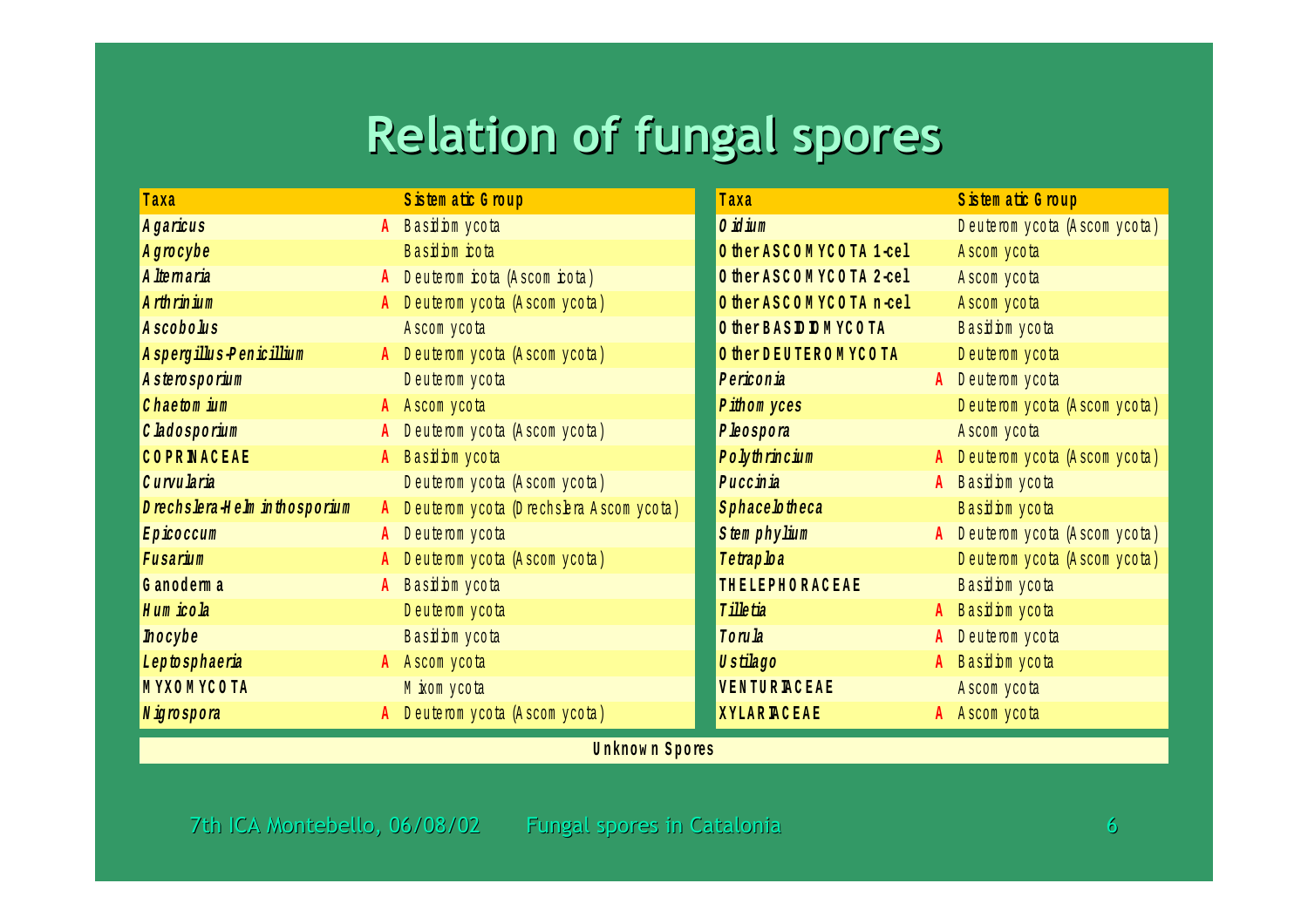# Compared spores spectra



|                               | л<br>NUAL        | ່ວບ               | <b>OLUIE MIAN</b>   | <u>UALI</u><br>- 2<br>UNCEN<br><b>IKALDN</b> |           |                |  |  |
|-------------------------------|------------------|-------------------|---------------------|----------------------------------------------|-----------|----------------|--|--|
|                               | <b>Barcelona</b> | <b>Bellaterra</b> | G irona             | Lleida                                       | M anresa  | Tarragona      |  |  |
| Taxa                          | 1995-2001        |                   | 1995-2001 1996,2000 | 1996,2000                                    | 1996,2000 | 1996,2000      |  |  |
| SPORES TO TAL                 | 299580           | 521301            | 642523              | 585942                                       | 845567    | 345487         |  |  |
| Agarrus                       | 2852             | 5444              | 1012                | 339                                          | 3266      | 946            |  |  |
| Agrocybe                      | 1496             | 3232              | 1033                | 2202                                         | 5419      | 1261           |  |  |
| A <i>lte maria</i>            | 7313             | 10258             | 12649               | 31098                                        | 12061     | 6806           |  |  |
| Arthrinium                    | 1090             | 1580              | 10566               | 5983                                         | 2174      | 919            |  |  |
| <i>Ascobolis</i>              | 69               | 67                | $\overline{4}$      | 25                                           | 129       | 39             |  |  |
| Aspergillus-Penicillium       | 2785             | 1873              | 5051                | 1235                                         | 6411      | 3300           |  |  |
| A sterosporium                | $\overline{2}$   | 51                | 232                 | 20                                           | 44        | 16             |  |  |
| $C$ hae to $m$ $\mu$ $m$      | 203              | 250               | 360                 | 366                                          | 289       | 153            |  |  |
| C hdosporium                  | 120952           | 198749            | 235284              | 236129                                       | 301550    | 146558         |  |  |
| COPR NACEAE                   | 6872             | 21068             | 19890               | 7766                                         | 15252     | 7301           |  |  |
| Curvularia                    | 73               | 113               | 3868                | 5149                                         | 327       | 201            |  |  |
| Drechs bra-Helm in thosporium | 1047             | 1434              | 1514                | 1959                                         | 4505      | 2579           |  |  |
| Eproccum                      | 879              | 983               | 2970                | 4152                                         | 1379      | 501            |  |  |
| Fusarium                      | 15               | 63                | 143                 | 41                                           | 11        | 46             |  |  |
| Ganoderma                     | 997              | 1689              | 2549                | 459                                          | 731       | 488            |  |  |
| Hum roh                       | $\overline{2}$   | 58                | 10                  | 132                                          | 13        | $\overline{a}$ |  |  |
| <b><i>Inocybe</i></b>         | 24               | 51                | 21                  | $\Omega$                                     | 55        | 18             |  |  |
| Leptosphaeria                 | 1781             | 3769              | 13601               | 4096                                         | 4776      | 2517           |  |  |
| M YXOM YCOTA                  | 781              | 1140              | 1999                | 812                                          | 3557      | 2144           |  |  |
| N <i>igro spora</i>           | 107              | 148               | 44                  | 169                                          | 338       | 119            |  |  |
| O id ium                      | 1416             | 1225              | 1574                | 1132                                         | 1457      | 254            |  |  |
| O ther ASCOM YCO TA 1-cel     | 87347            | 158746            | 224283              | 202838                                       | 320380    | 107639         |  |  |
| O ther ASCOM YCO TA 2-cel     | 7153             | 15526             | 26868               | 22192                                        | 53435     | 25185          |  |  |
| O ther ASCOM YCO TA n-cel     | 26709            | 56353             | 46097               | 28705                                        | 56629     | 22974          |  |  |
| O ther BAS D D M YCO TA       | 7862             | 10826             | 3957                | 1233                                         | 10085     | 1066           |  |  |
| O therDEUTEROM YCOTA          | 9027             | 14674             | 11                  | $\mathbf{1}$                                 | 18492     | 119            |  |  |
| Perronia                      | 831              | 827               | 2208                | 1136                                         | 630       | 635            |  |  |
| Pithom yces                   | 186              | 141               | 548                 | 56                                           | 162       | 259            |  |  |
| Phospora                      | 1304             | 2089              | 2003                | 3823                                         | 4758      | 2197           |  |  |
| Polythrincium                 | 87               | 75                | 170                 | 136                                          | 63        | 24             |  |  |
| Puccinia                      | 272              | 336               | 252                 | 99                                           | 244       | 247            |  |  |
| Sphace btheca                 | 23               | 32                | 4                   | 860                                          | 157       | 66             |  |  |
| Stemphylium                   | 698              | 901               | 1112                | 810                                          | 1075      | 521            |  |  |
| Tetrapba                      | 10               | $6\overline{6}$   | 289                 | 705                                          | 12        | 8              |  |  |
| THELEPHORACEAE                | 851              | 1460              | 1114                | 182                                          | 2564      | 721            |  |  |
| T ille tia                    | 23               | 52                | 245                 | 5                                            | 71        | 47             |  |  |
| Toruk                         | 533              | 614               | 957                 | 1433                                         | 951       | 696            |  |  |
| Ustikgo                       | 4291             | 3760              | 8156                | 7337                                         | 6156      | 3354           |  |  |
| VENTUR ACEAE                  | 211              | 328               | 7                   | 8                                            | 466       | 29             |  |  |
| <b>XYLAR ACEAE</b>            | 237              | 328               | 1704                | 805                                          | 1329      | 496            |  |  |
| Unknown spores                | 1168             | 985               | 8163                | 10313                                        | 4163      | 3033           |  |  |
| Fungal spores in              | 0                | 4                 | 13                  | 9                                            | 15        | 0              |  |  |

**& &** <u>**& & &**</u>

7th ICA Montebello, 06/08/02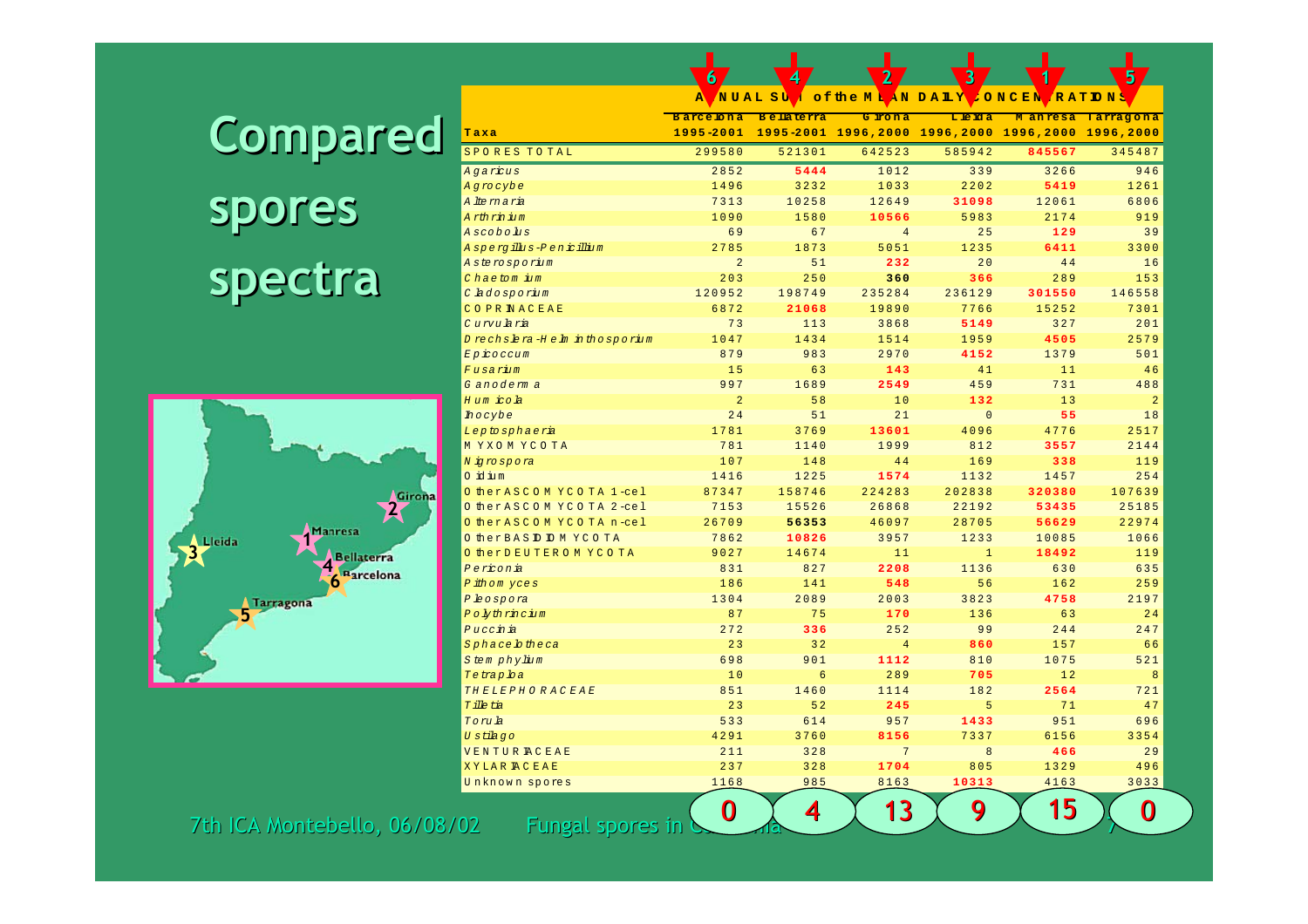# Compared allergenic spores spectra

|                                                                                          |                                        |           | ANNUAL SUM of the    |           |                     | <u>IMEAN DAILY CONCENTRATIONS</u> |           |
|------------------------------------------------------------------------------------------|----------------------------------------|-----------|----------------------|-----------|---------------------|-----------------------------------|-----------|
|                                                                                          |                                        | Barcelona | <b>B</b> e lla terra | Girona    | Lleida              | <b>Manresa</b>                    | 'arragona |
|                                                                                          | Taxa                                   | 1995-2001 | 1995-2001            | 1996,2000 | 1996,2000 1996,2000 |                                   | 996,2000  |
|                                                                                          | ALLERGENIC SPORES                      | 153864    | 254199               | 320438    | 305553              | 363262                            | 178254    |
|                                                                                          | Agarrus                                | 2852      | 5444                 | 1012      | 339                 | 3266                              | 946       |
|                                                                                          | A lte maria                            | 7313      | 10258                | 12649     | 31098               | 12061                             | 6806      |
| <u>GG</u>                                                                                | Arthrinium                             | 1090      | 1580                 |           |                     |                                   | 919       |
|                                                                                          | A spergillus-Penrillum                 | 2785      | 1873                 |           |                     |                                   | 3300      |
|                                                                                          | <mark>с пае о шти ш</mark>             | 203       | $Z$ $J$ $U$          |           |                     |                                   | 153       |
|                                                                                          | C hdosporim                            | 120952    | 198749               |           |                     |                                   | 146558    |
| $\bigodot(\begin{matrix}\cdot\cdot\end{matrix})$                                         | COPR IN ACEAE                          | 6872      | 21068                |           |                     |                                   | 7301      |
| <u>ಸ್</u>                                                                                | Drechsbra-Hehminthosporium             | 1047      | 1434                 |           |                     | 2579                              |           |
| $\odot$                                                                                  | $E$ $p$ $\dot{\mathcal{L}}$ $o$ $ccum$ | 879       | 983                  |           |                     | <b>Actrony</b><br>!!!!            | 501       |
|                                                                                          |                                        |           |                      |           |                     |                                   |           |
|                                                                                          | Fusarim                                | 15        | 63                   |           |                     |                                   | 46        |
|                                                                                          | Ganoderma                              | $991$     | 1009                 |           |                     | Manresa                           | 400       |
|                                                                                          | Leptosphaeria                          | 1781      | 3769                 | Lleida    |                     |                                   | 2517      |
|                                                                                          | N <i>igro spora</i>                    | 107       | 148                  |           |                     | <sup>Bellaterra</sup>             | 119       |
|                                                                                          | Perronia                               | 831       | 827                  |           |                     | Rarcelona                         | 635       |
|                                                                                          | Polythrincium                          | 87        | 75                   |           | Tarragona           |                                   | 24        |
|                                                                                          | $P$ uccinia                            | 272       | 336                  |           |                     |                                   | 247       |
| $\odot$<br><u>)(;)(;)</u><br>$\widetilde{\mathbb{C}}$<br>$\odot$<br>$\mathcal{O}(\cdot)$ | Stem phylium                           | 698       | 901                  |           |                     |                                   | 521       |
|                                                                                          | T ille tia                             | 23        | 52                   |           |                     |                                   | 47        |
| $\widetilde{\odot}$                                                                      | Toruh                                  | 533       | 614                  |           |                     |                                   | 696       |
|                                                                                          | U stibqo                               | 4291      | 3760                 |           |                     |                                   | 3354      |
| $\widehat{\odot}$<br>$\odot$                                                             | XYLAR IAC EAE                          | 237       | 328                  | 1704      | 805                 | 1329                              | 496       |
|                                                                                          | O ther spores                          | 145715    | 267102               | 322084    | 280389              | 482305                            | 167233    |
|                                                                                          |                                        |           | 2                    | 10        |                     | 4                                 | O         |

7th ICA Montebello, 06/08/02 Fungal spores in Catalonia

 $\mathbf{r}$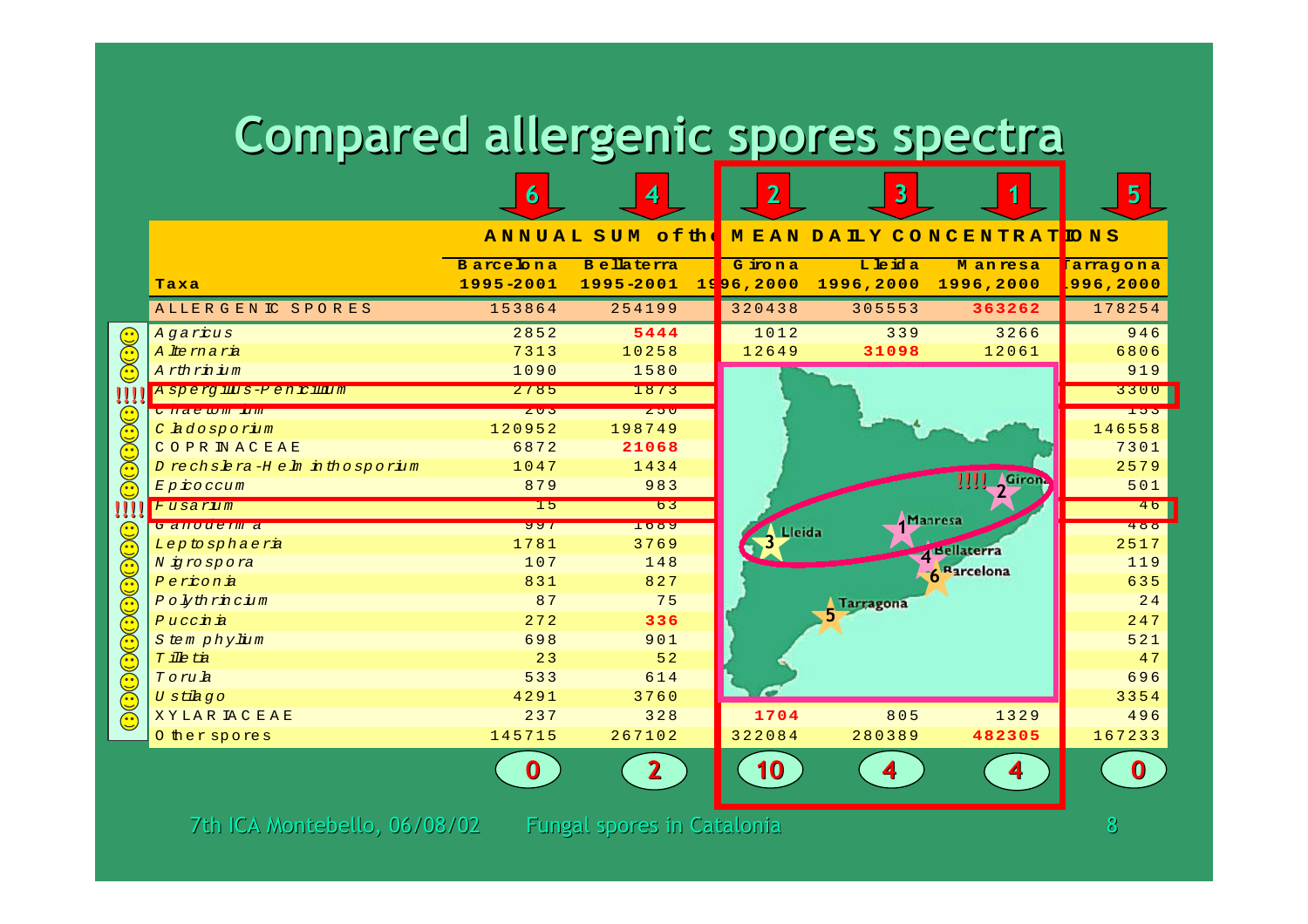#### Allergenic spores  $\frac{1}{2}$  spectra



7th ICA Montebello, 06/08/02 7th ICA Montebello, 06/08/02 Fungal spores in Catalonia Fungal spores Catalonia 9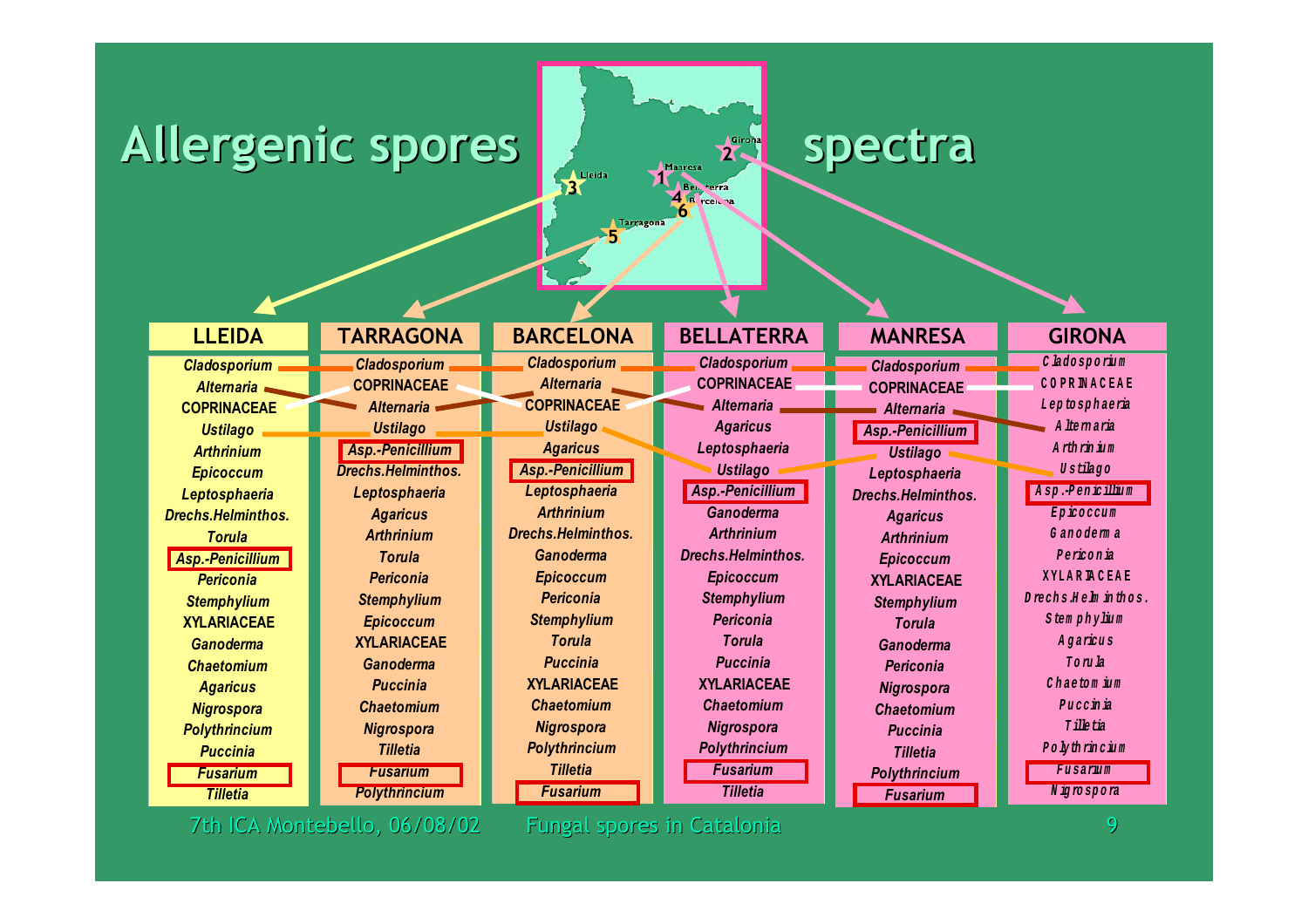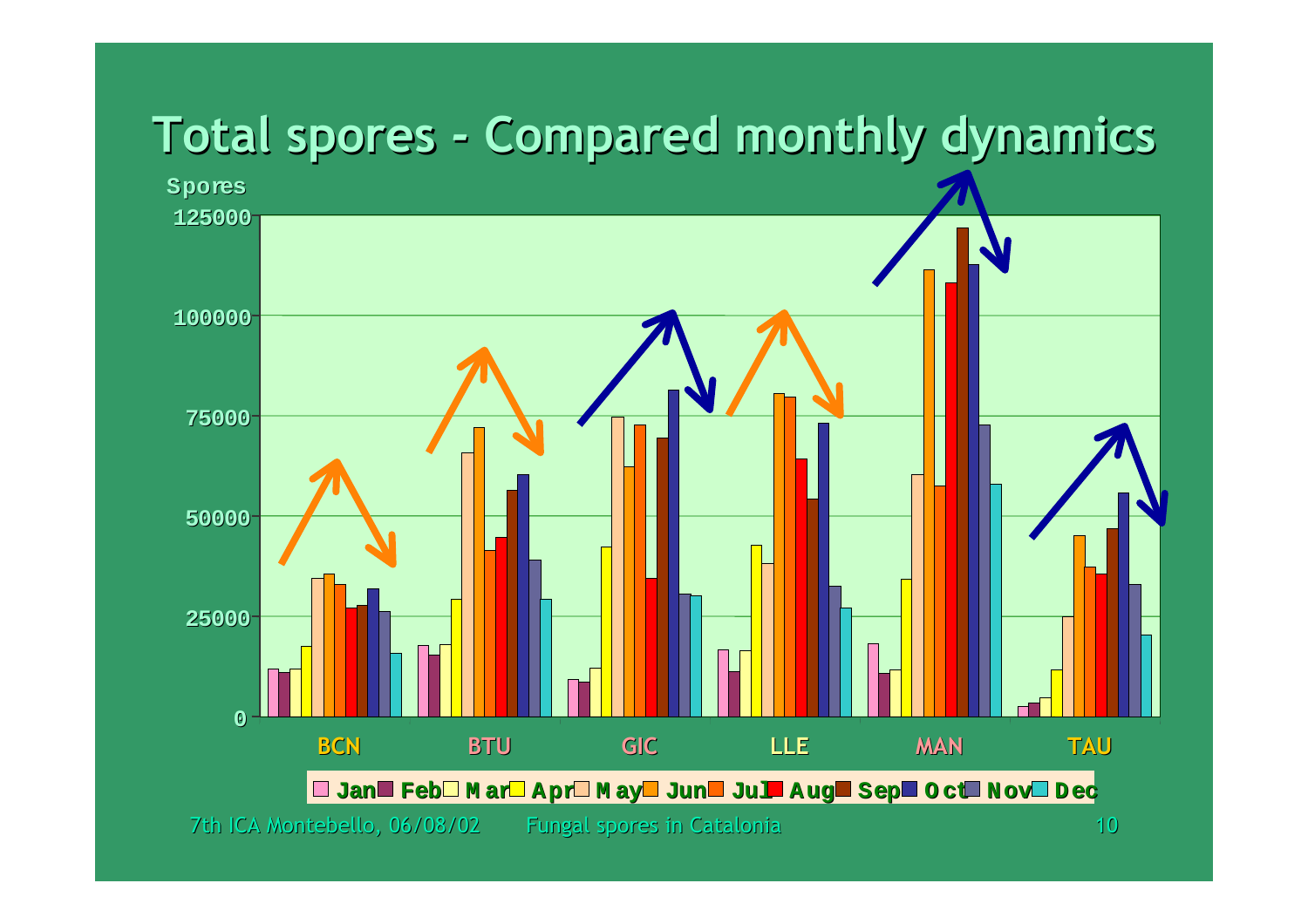### **0100002000030000400005000060000BCN BTU GIC LLE MAN TAU Spores Jan Feb M ar Apr M ay Jun Jul Aug Sep O ct Nov D ec**  *Cladosporium Cladosporium -* **Compared monthly dynamics Compared monthly dynamics**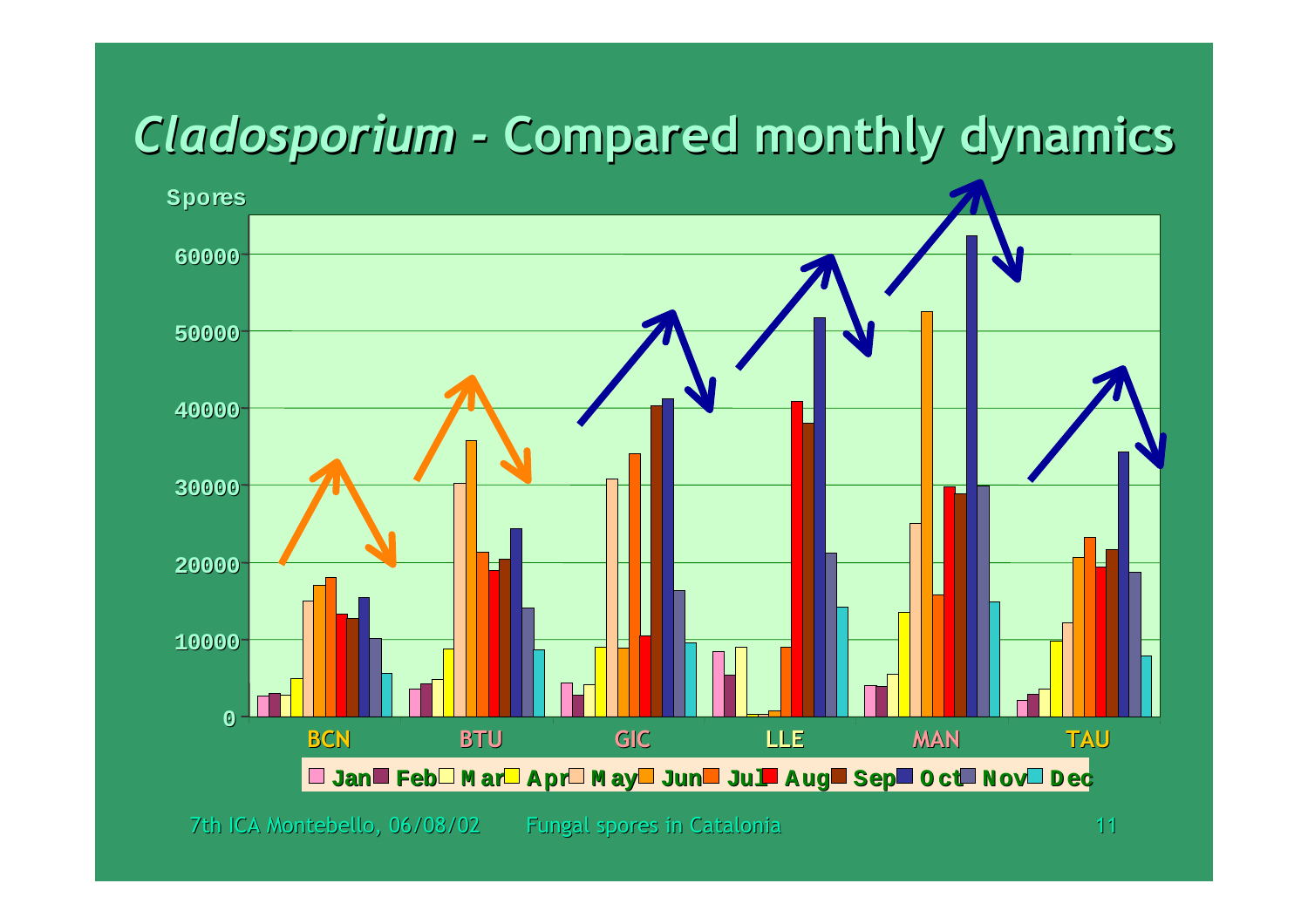## *Alternaria Alternaria* **- Compared monthly dynamics - Compared monthly dynamics**

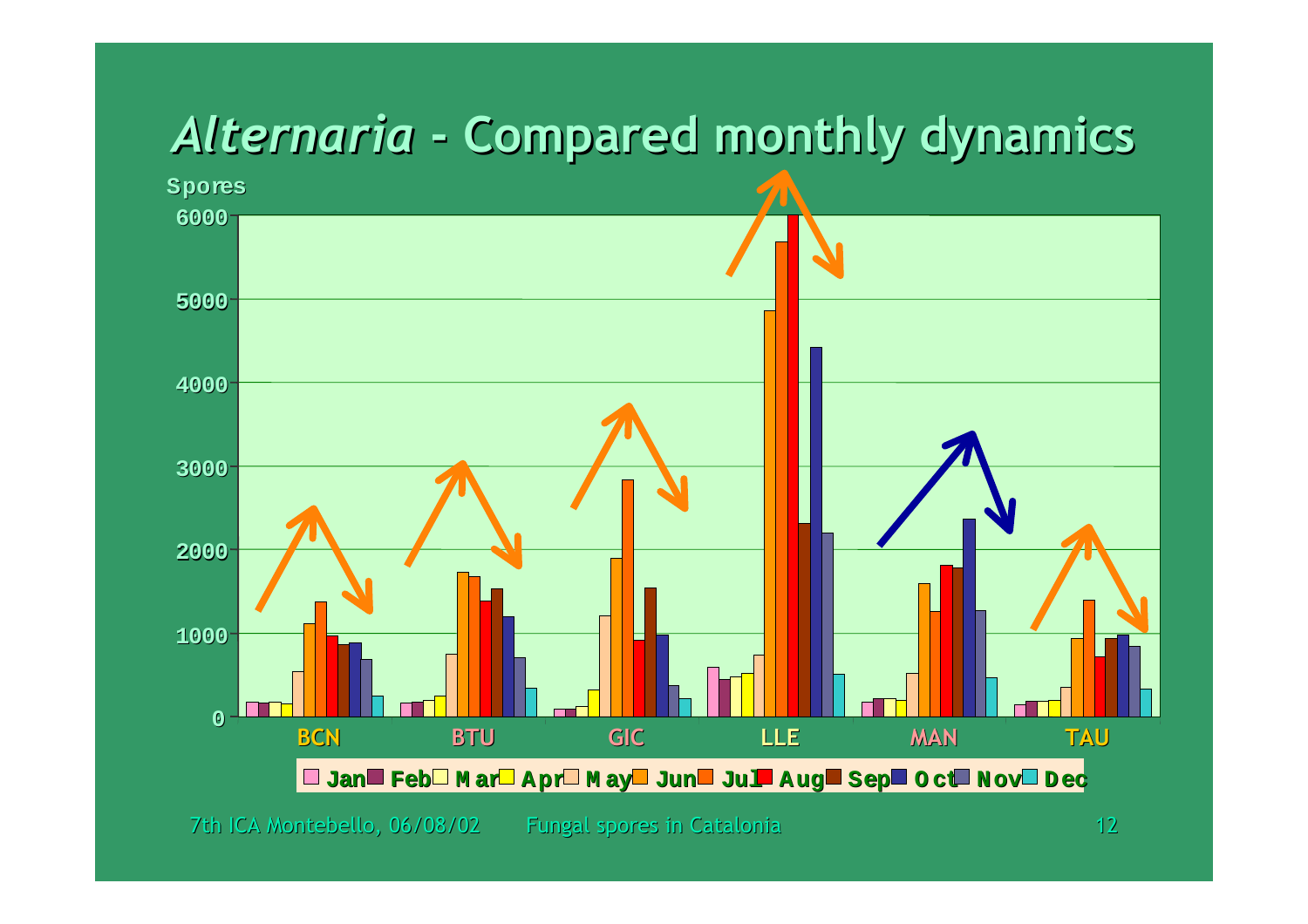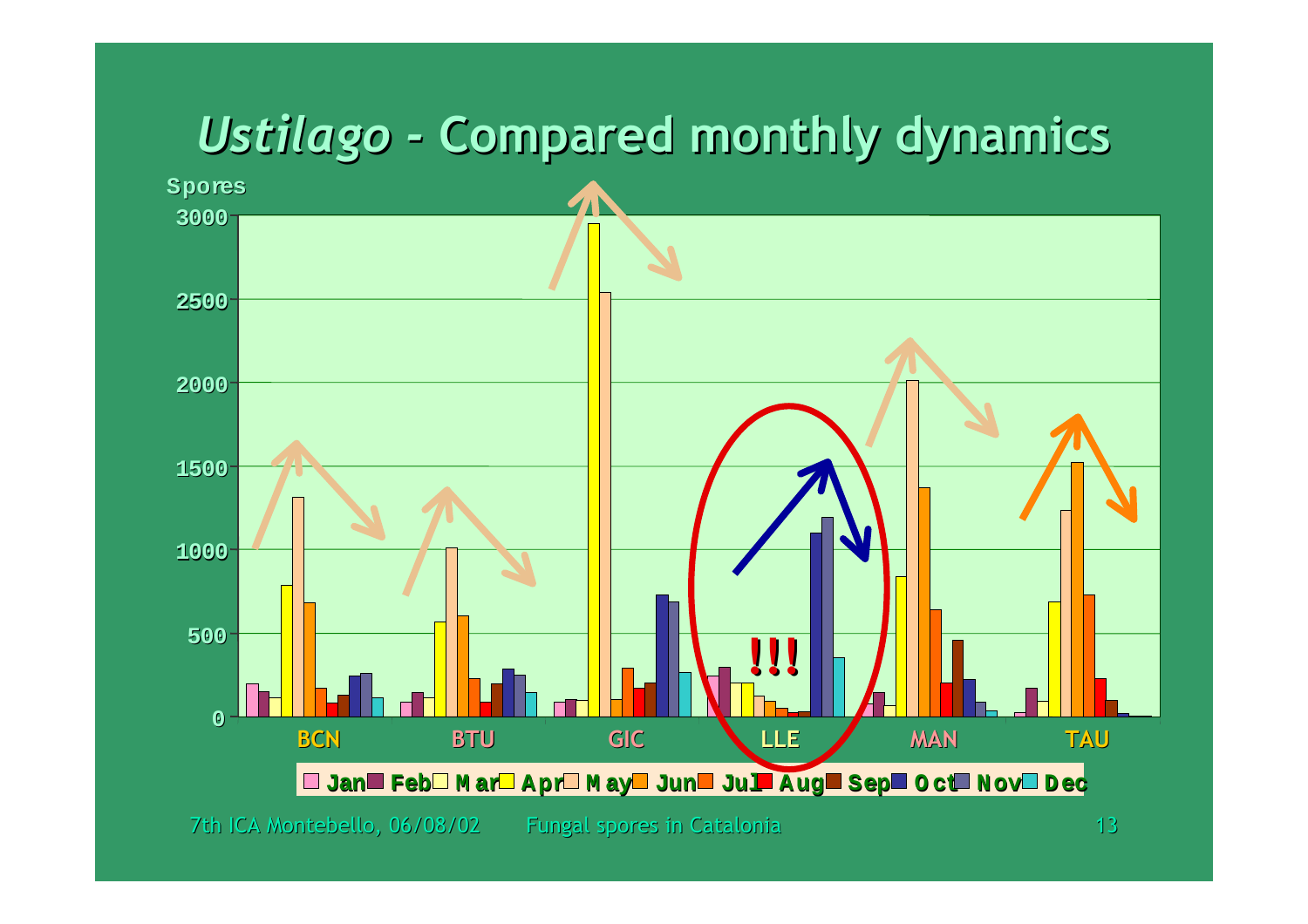#### **Collaboration XAC - SCAIC\* Collaboration XAC - SCAIC\***

Study on the prevalence of fungal spores sensibilization in population with rhinitis and/or allergic asthma in Catalonia

| 15 medical centres       |  | 300 patients              |  | Per localities:  |             |  |  |
|--------------------------|--|---------------------------|--|------------------|-------------|--|--|
| January to December 2002 |  | Jan to Apr 2002           |  | <b>Barcelona</b> | 30 %        |  |  |
| Prick test with:         |  | Sensibilization:          |  | <b>Barcelona</b> | 25%         |  |  |
| Alternaria alternata     |  | $+19\%$                   |  | <b>Terrassa</b>  | <b>52 %</b> |  |  |
| Aspergillus fumigatus    |  | $\rightarrow$ 9 %         |  | <b>Manresa</b>   | 45 %        |  |  |
| Cladosporium herbarum    |  | $\blacktriangleright$ 4 % |  | Girona           | 31 %        |  |  |
| Penicillium nottatum     |  | $\blacktriangleright$ 6 % |  | Lleida           | 14%         |  |  |
| <b>Ustilago</b>          |  | $\blacktriangleright$ 3 % |  | <b>Tarragona</b> | 30 %        |  |  |
|                          |  |                           |  |                  |             |  |  |

\* Aerobiological Network of Catalonia - Catalan Society of Allergy and Clinical Immunology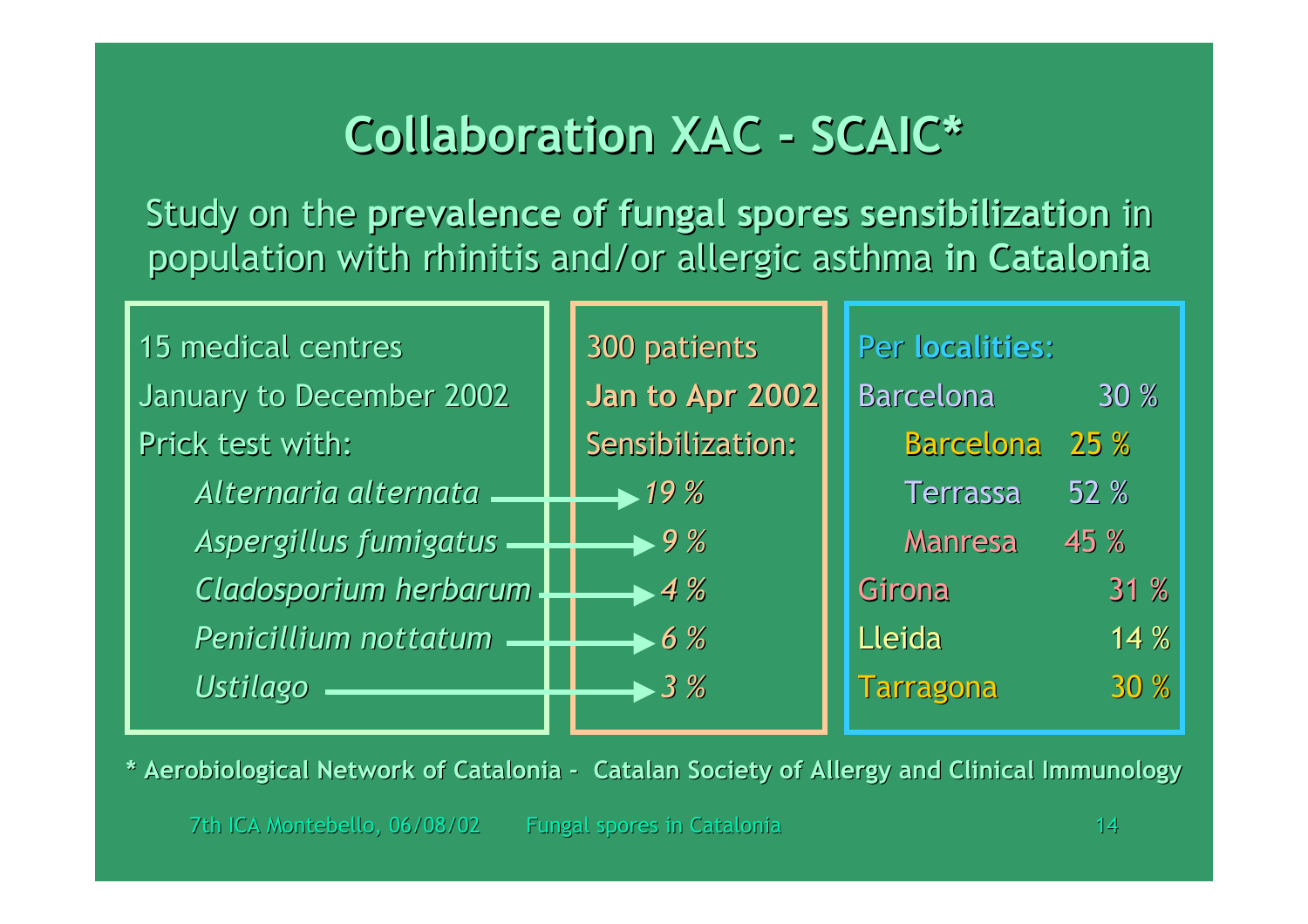#### *Alternaria Alternaria* **dynamics, Barcelona 1995-2001 dynamics, Barcelona 1995-2001**

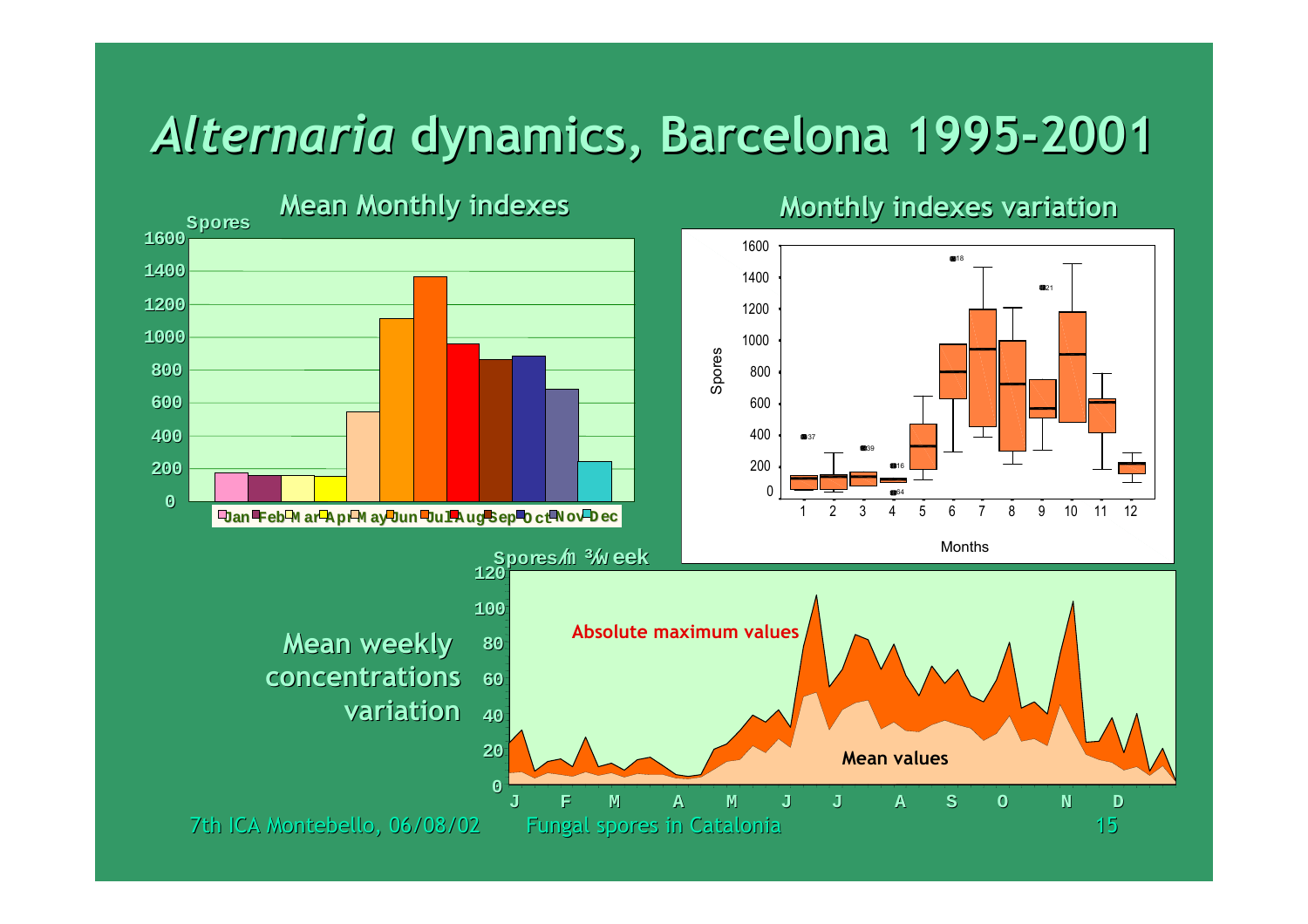## *Cladosporium Cladosporium* **mean daily spores mean daily spores concentrations, Barcelona 1995-2001 concentrations, Barcelona 1995-2001**

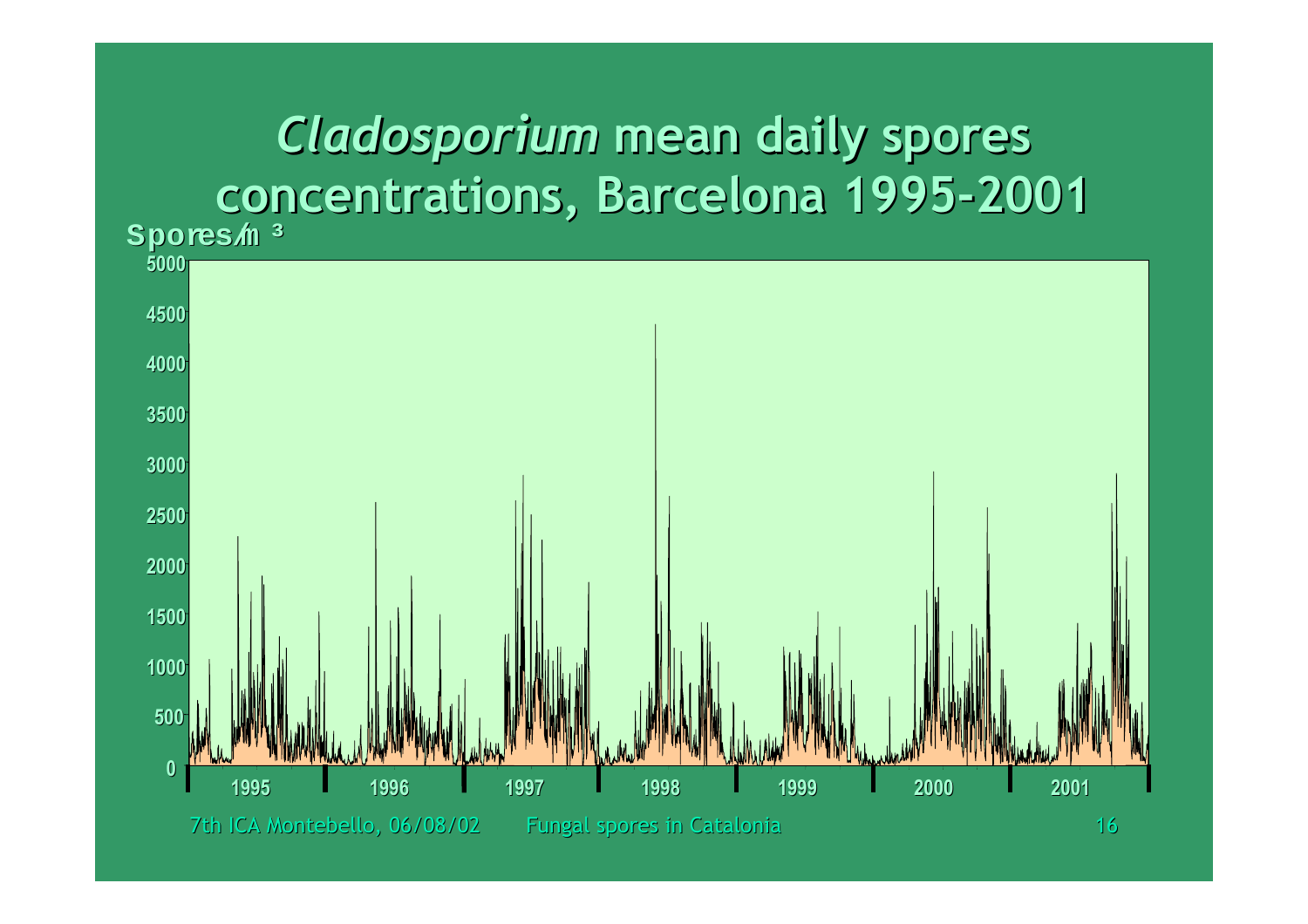# **Cladosporium Compared statistics** Barcelona and Bellaterra, 1995-2001

| <b>S</b> ite       | Statistics     | 1995   | 1996   | 1997   | 1998   | 1999   | 2000   | 2001   |
|--------------------|----------------|--------|--------|--------|--------|--------|--------|--------|
| <b>B</b> arce lona | No.days        | 364    | 363    | 351    | 362    | 358    | 365    | 363    |
|                    | M ean          | 299,40 | 249,32 | 432,51 | 342,00 | 271,69 | 375,54 | 371,50 |
|                    | Std.deviation  | 312,24 | 301,58 | 435,18 | 423,95 | 283,85 | 408,13 | 443,68 |
|                    | C <sub>V</sub> | 1,04   | 1,21   | 1,01   | 1,24   | 1,04   | 1,09   | 1,19   |
|                    | M axim um      | 2268   | 2607   | 2870   | 4365   | 1520   | 2909   | 2890   |
| <b>B</b> ellaterra | No.days        | 347    | 345    | 365    | 363    | 358    | 361    | 365    |
|                    | M ean          | 709,44 | 374,83 | 695,06 | 520,82 | 425,08 | 547,54 | 543,60 |
|                    | Std.deviation  | 785,05 | 382,59 | 753,28 | 674,20 | 461,00 | 567,35 | 672,57 |
|                    | C <sub>V</sub> | 1,11   | 1,02   | 1,08   | 1,29   | 1,08   | 1,04   | 1,24   |
|                    | M axim um      | 5463   | 2570   | 6432   | 6871   | 2506   | 3346   | 3979   |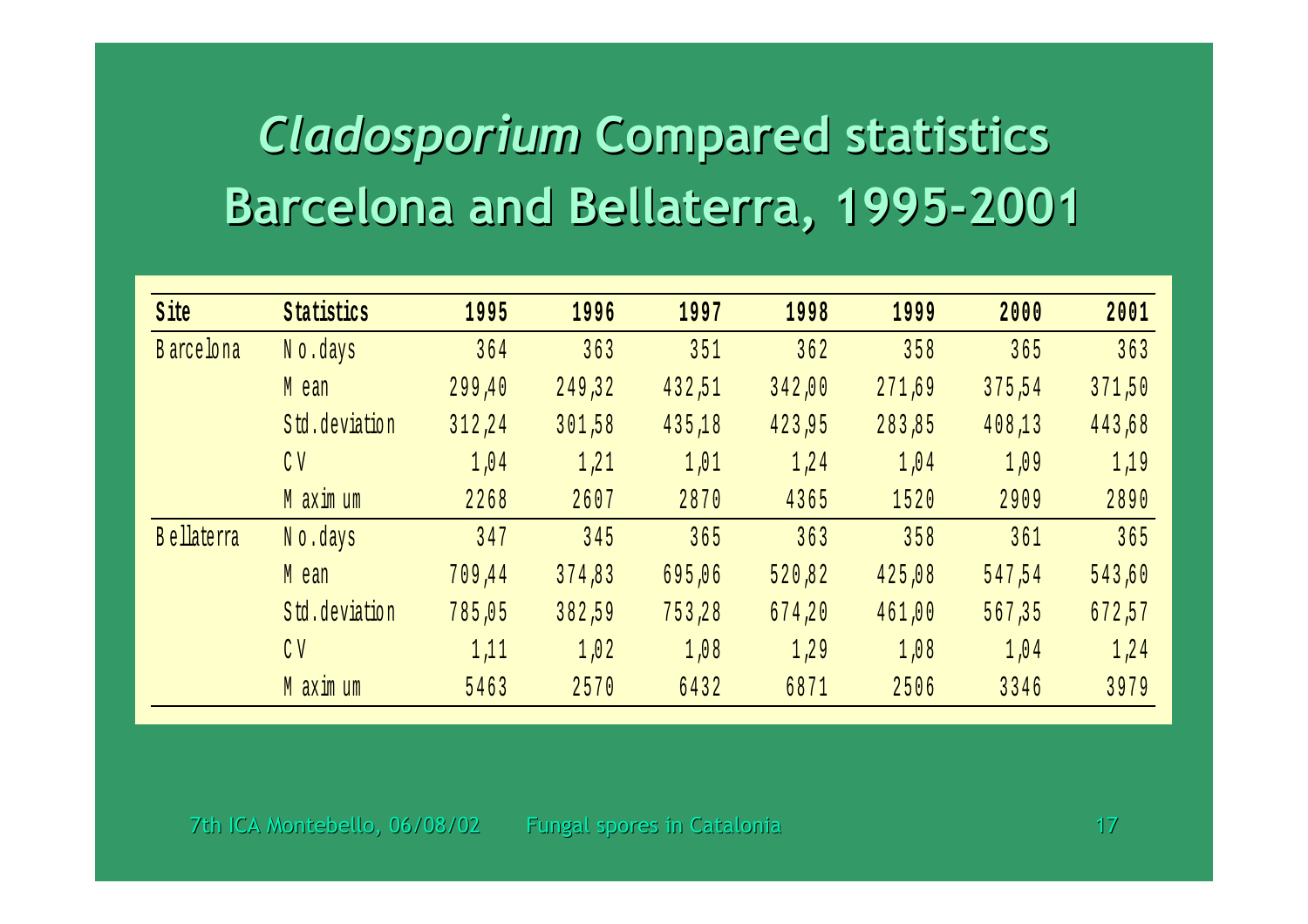#### **Median daily** *Cladosporium Cladosporium* **spores concentration with trend spores concentration with trend**  (Friedman's supersmoothing), Barcelona 1995-2001

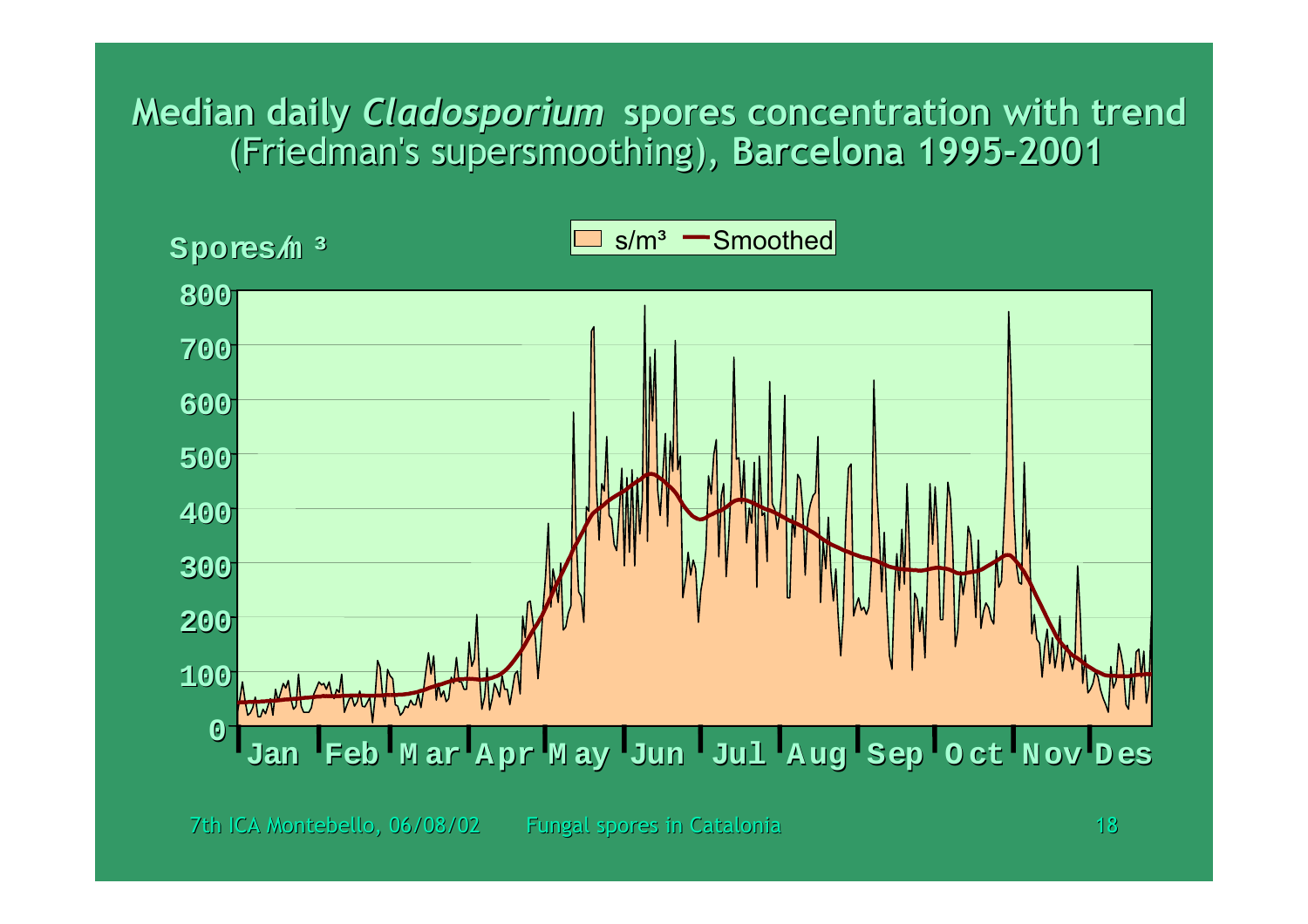#### **Conclusions Conclusions**

#### **Fungal spores spectrum in Catalonia**

#### Alphabetical relation of allergenic spores:

*Agaricus AlternariaArthriniumAspergillus-Penicillium ChaetomiumCladosporium* **COPRINACEAE***Drechslera-Helminthosporium Epicoccum FusariumGanodermaLeptosphaeria Nigrospora PericoniaPolythrincium PucciniaStemphylium TilletiaTorulaUstilago* **XYLARIACEAE**

#### Rank of allergenic spores:

*Cladosporium***, COPRINACEAE,** *Alternaria***,** *Ustilago Asp-Penicill, Leptosphaeria, Arthrinium, Drechs-Helminth, Agaricus...*



**Bellaterra BellaterraTarragona - Barcelona Tarragona - Barcelona -**

7th ICA Montebello, 06/08/02 7th ICA Montebello, 06/08/02 Fungal spores in Catalonia Fungal spores Catalonia 19